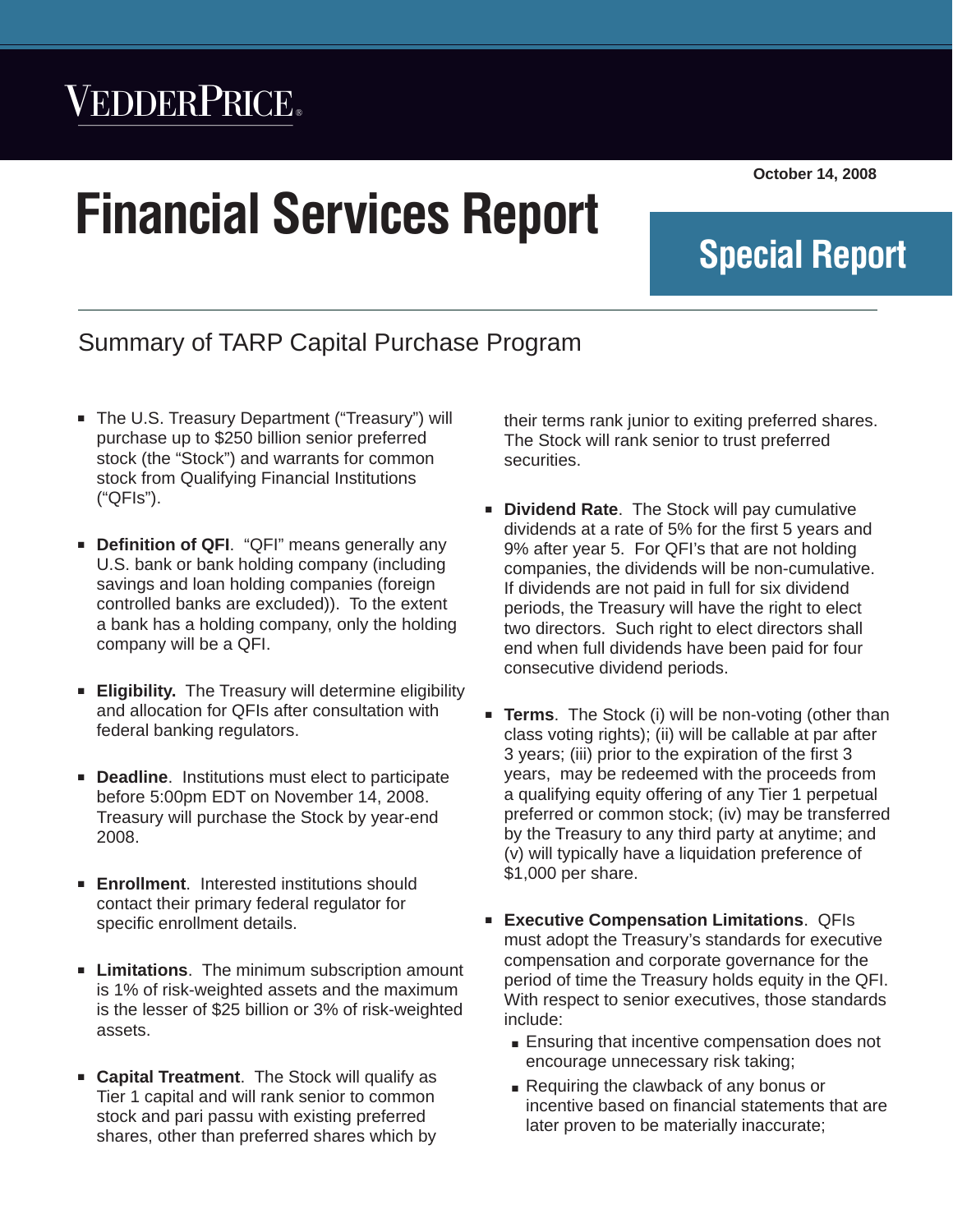- Prohibiting golden parachute payments (certain severance and change in control payments); and
- Agreeing not to deduct from taxes all compensation over \$500,000 for each senior executive.
- **E** Dividend Restrictions. Common dividends cannot be increased without Treasury approval until 3 years after issuance, unless the Stock has been redeemed or transferred. Dividends on common, junior preferred or pari passu preferred are prohibited if in arrears on Stock dividends.
- **Repurchase Restrictions.** During the first three years, Treasury consent is required for most stock redemptions, unless the Stock is redeemed or transferred.
- **Warrants**. In conjunction with the purchase of Stock, the Treasury will receive warrants to purchase common stock with an aggregate market price equal to 15% of the Stock investment. The Treasury will agree not to exercise any voting rights associated with the common stock. The terms of the warrants are to include the following:
	- $\blacksquare$  The exercise price on the warrants will be the market price of the QFI's common stock at the time of issuance, calculated on a 20 trading day trailing average;
	- Warrants will be issued for 10-year terms and will be immediately exercisable. Common stock issued pursuant to the warrants will be non-voting; and
	- If a QFI raises common or perpetual preferred equal to at least 100% of the issue price of the Stock by December 31, 2009, the number of warrants shall be reduced by 50%.

#### **Issues Awaiting Resolution**

- What will be the eligibility criteria? Will it be necessary that the QFI be at least adequately capitalized when Treasury purchases the Stock?
- $\blacksquare$  How will the market price of a non-publicly traded QFIs be determined for purposes of pricing the warrants?
- What will the offering document contain?
- Will a QFI have a right to redeem warrants prior to issuance?
- $\blacksquare$  Will the Stock come with limitations as to how the proceeds must be used?
- $\blacksquare$  How will participation in this program affect the ability of the QFI to effect other securities offerings? Must this offering be integrated with securities offerings?  $\blacksquare$